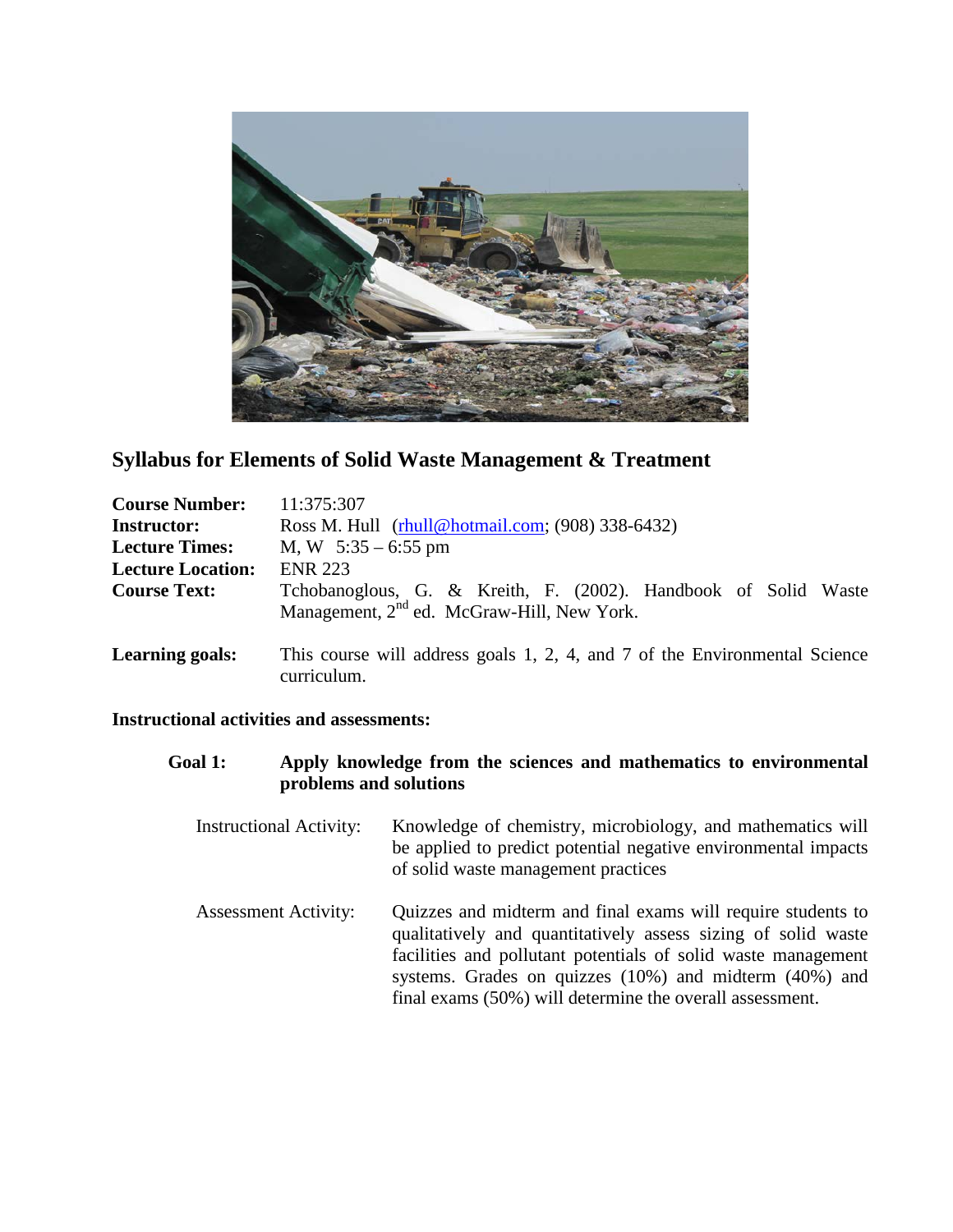## **Goal 2: Use the skills and modern environmental science techniques and tools necessary for a successful career in the field**

| <b>Instructional Activity:</b> | Life-cycle assessment (LCA) technique will be used to discuss  |
|--------------------------------|----------------------------------------------------------------|
|                                | best management practices in regards to recycling and disposal |

Assessment Activity: Midterm (50%) and final exam (50%) questions

#### **Goal 4: Function effectively on multidisciplinary teams**

Instructional Activity: Students will work in teams of 2 for class paper/presentation

\_\_\_\_\_\_\_\_\_\_\_\_\_\_\_\_\_\_\_\_\_\_\_\_\_\_\_\_\_\_\_\_\_\_\_\_\_\_\_\_\_\_\_\_\_\_\_\_\_\_\_\_\_\_\_\_\_\_\_\_\_\_\_\_\_\_\_\_\_\_\_\_\_\_\_

Assessment Activity: Paper (50%) and presentation (50%)

## **Goal 7: Contemporary environmental science issues and the impact of environmental science in a global and societal context**

\_\_\_\_\_\_\_\_\_\_\_\_\_\_\_\_\_\_\_\_\_\_\_\_\_\_\_\_\_\_\_\_\_\_\_\_\_\_\_\_\_\_\_\_\_\_\_\_\_\_\_\_\_\_\_\_\_\_\_\_\_\_\_\_\_\_\_\_\_\_\_\_\_\_\_

Instructional Activity: Link between global warming and certain solid waste management facilities will be quantitatively examined. Case studies of solid waste management practices in other countries will be examined and discussed.

Assessment Activity: Grades on quizzes (10%) and final exam (90%)

#### **Approximate Schedule/Topics (subject to change):**

| Week           | <b>Topics Covered</b>                                                     |
|----------------|---------------------------------------------------------------------------|
| 1              | Introduction/Regulations/Planning/Siting                                  |
| $\overline{2}$ | Characteristics of solid waste                                            |
| 3              | Source reduction and toxicity                                             |
| 4              | Collection of solid waste                                                 |
| 5              | Recycling                                                                 |
| 6              | Recycling continued/LCA                                                   |
| 7              | Composting                                                                |
| 8              | Anaerobic digestion and other organic waste treatment methods             |
| 9              | N/A                                                                       |
| 10             | Solid waste combustion to energy                                          |
| 11             | Solid waste combustion to energy continued                                |
| 12             | Landfilling                                                               |
| 13             | Landfilling continued                                                     |
| 14             | LCA/Solid waste management across the globe (Case studies: Europe, China) |
| 15             | Presentations                                                             |
| 16             | Final exam review                                                         |
|                |                                                                           |